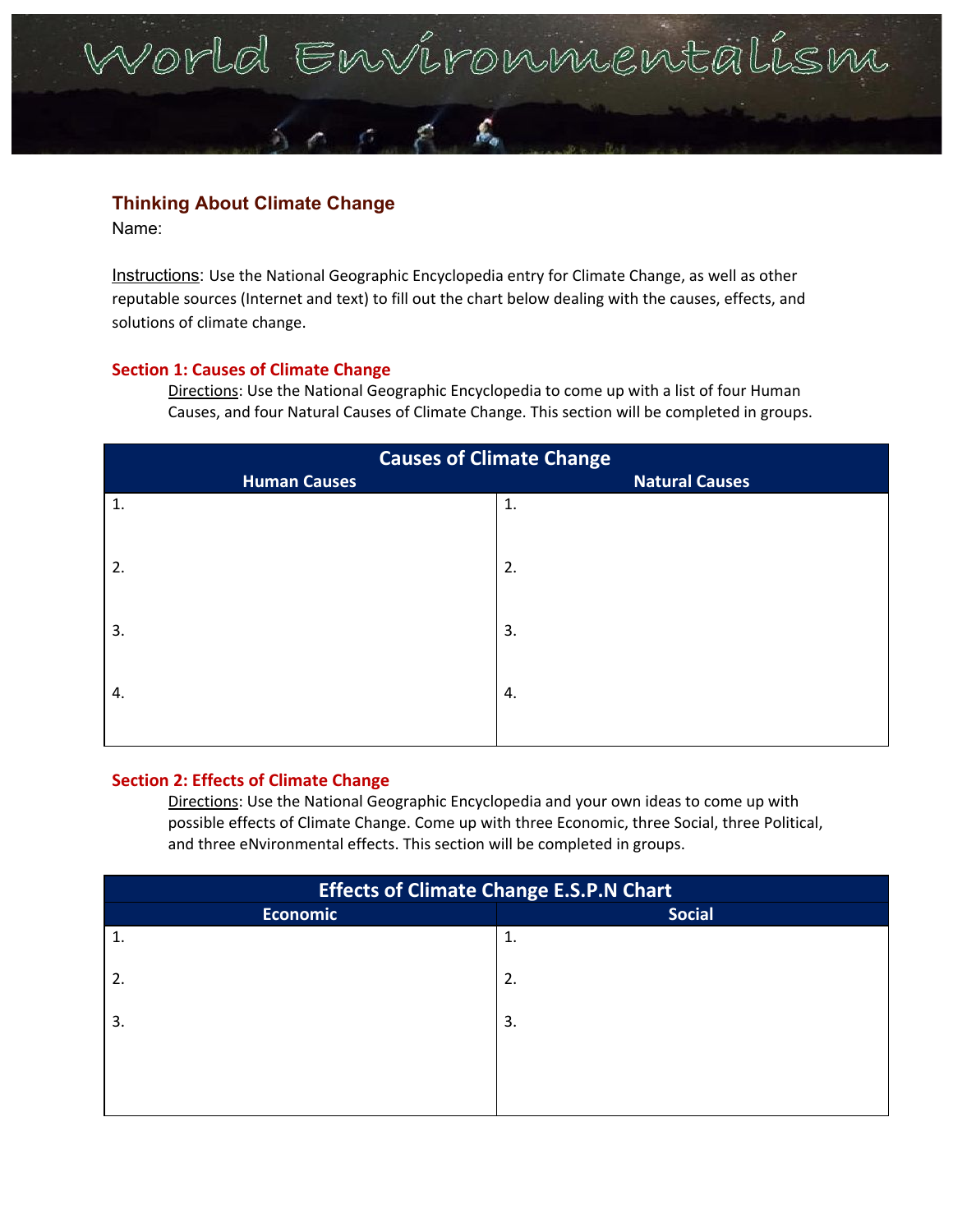# World Environmentalism

| <b>Political</b> | eNvironmental |
|------------------|---------------|
| <b>.</b>         | ᆠ.            |
| ـ ــ             | 2.            |
| 3.               | 3.            |

### **Section 3: Propose a Solution**

Directions: First make a list of five things that can be done at a local scale, five things that can be done at a national scale, and five things that can be done at a global scale to combat climate change. This section will be completed individually.

| <b>Proposed Solutions</b> |                       |                     |  |
|---------------------------|-----------------------|---------------------|--|
| <b>Local Scale</b>        | <b>National Scale</b> | <b>Global Scale</b> |  |
| 1.                        | 1.                    | 1.                  |  |
| 2.                        | 2.                    | 2.                  |  |
| 3.                        | 3.                    | 3.                  |  |
| 4.                        | 4.                    | 4.                  |  |
| 5.                        | 5.                    | 5.                  |  |

### **Thought Questions:**

1. Write a paragraph explain what you think is the most effective thing you could do to help limit the effects of climate change. Make a clear assertion of what you think you can do, explain your reasoning and why you think it will help, and provide some type of evidence (statistics, examples, etc…) to support your reasoning.

\_\_\_\_\_\_\_\_\_\_\_\_\_\_\_\_\_\_\_\_\_\_\_\_\_\_\_\_\_\_\_\_\_\_\_\_\_\_\_\_\_\_\_\_\_\_\_\_\_\_\_\_\_\_\_\_\_\_\_\_\_\_\_\_\_\_\_\_\_\_\_\_\_\_\_\_\_\_\_\_\_\_\_\_\_ \_\_\_\_\_\_\_\_\_\_\_\_\_\_\_\_\_\_\_\_\_\_\_\_\_\_\_\_\_\_\_\_\_\_\_\_\_\_\_\_\_\_\_\_\_\_\_\_\_\_\_\_\_\_\_\_\_\_\_\_\_\_\_\_\_\_\_\_\_\_\_\_\_\_\_\_\_\_\_\_\_\_\_\_\_ \_\_\_\_\_\_\_\_\_\_\_\_\_\_\_\_\_\_\_\_\_\_\_\_\_\_\_\_\_\_\_\_\_\_\_\_\_\_\_\_\_\_\_\_\_\_\_\_\_\_\_\_\_\_\_\_\_\_\_\_\_\_\_\_\_\_\_\_\_\_\_\_\_\_\_\_\_\_\_\_\_\_\_\_\_ \_\_\_\_\_\_\_\_\_\_\_\_\_\_\_\_\_\_\_\_\_\_\_\_\_\_\_\_\_\_\_\_\_\_\_\_\_\_\_\_\_\_\_\_\_\_\_\_\_\_\_\_\_\_\_\_\_\_\_\_\_\_\_\_\_\_\_\_\_\_\_\_\_\_\_\_\_\_\_\_\_\_\_\_\_ \_\_\_\_\_\_\_\_\_\_\_\_\_\_\_\_\_\_\_\_\_\_\_\_\_\_\_\_\_\_\_\_\_\_\_\_\_\_\_\_\_\_\_\_\_\_\_\_\_\_\_\_\_\_\_\_\_\_\_\_\_\_\_\_\_\_\_\_\_\_\_\_\_\_\_\_\_\_\_\_\_\_\_\_\_ \_\_\_\_\_\_\_\_\_\_\_\_\_\_\_\_\_\_\_\_\_\_\_\_\_\_\_\_\_\_\_\_\_\_\_\_\_\_\_\_\_\_\_\_\_\_\_\_\_\_\_\_\_\_\_\_\_\_\_\_\_\_\_\_\_\_\_\_\_\_\_\_\_\_\_\_\_\_\_\_\_\_\_\_\_ \_\_\_\_\_\_\_\_\_\_\_\_\_\_\_\_\_\_\_\_\_\_\_\_\_\_\_\_\_\_\_\_\_\_\_\_\_\_\_\_\_\_\_\_\_\_\_\_\_\_\_\_\_\_\_\_\_\_\_\_\_\_\_\_\_\_\_\_\_\_\_\_\_\_\_\_\_\_\_\_\_\_\_\_\_ \_\_\_\_\_\_\_\_\_\_\_\_\_\_\_\_\_\_\_\_\_\_\_\_\_\_\_\_\_\_\_\_\_\_\_\_\_\_\_\_\_\_\_\_\_\_\_\_\_\_\_\_\_\_\_\_\_\_\_\_\_\_\_\_\_\_\_\_\_\_\_\_\_\_\_\_\_\_\_\_\_\_\_\_\_